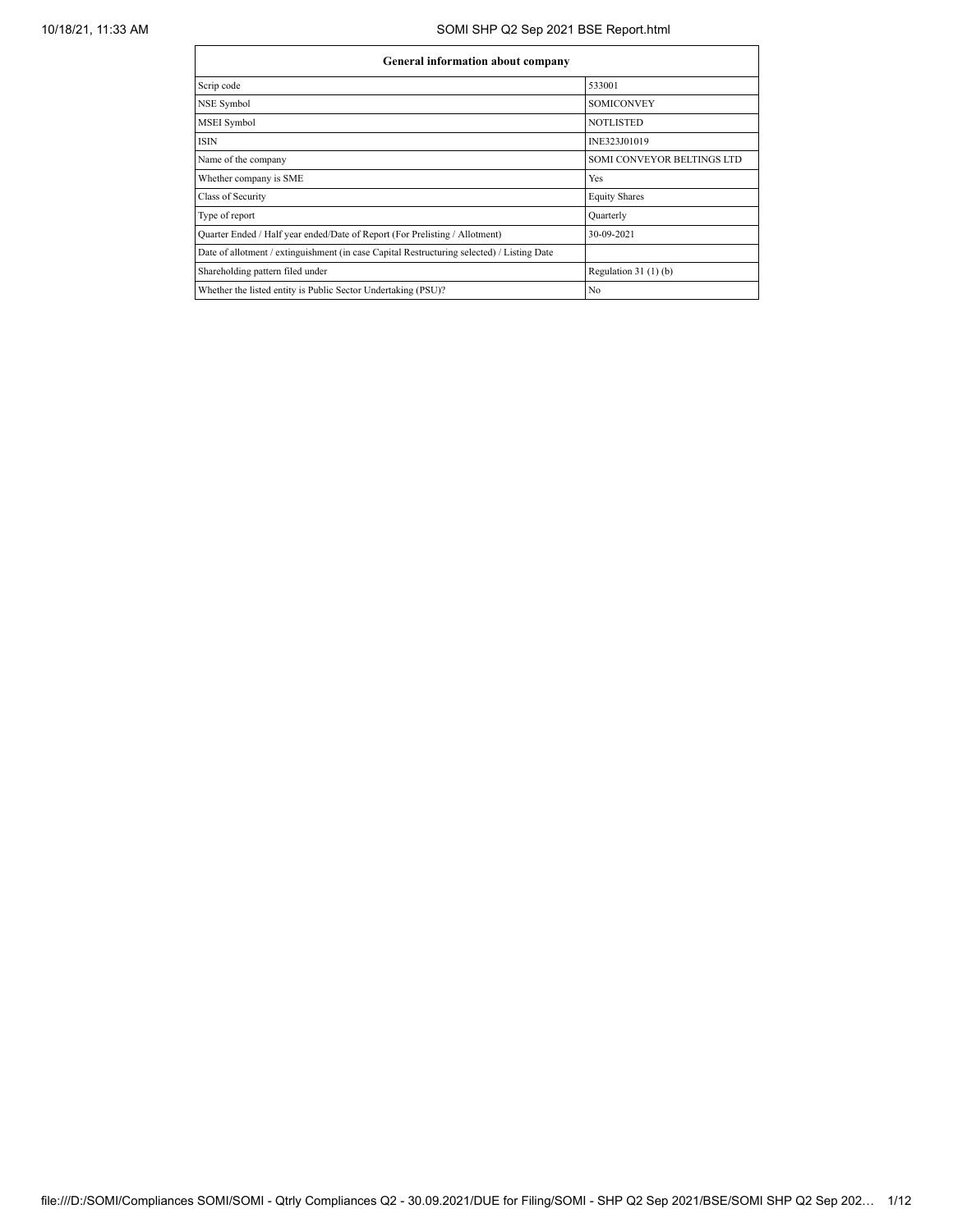|                | <b>Declaration</b>                                                                        |                |                                |                       |                             |  |  |  |  |  |  |  |  |
|----------------|-------------------------------------------------------------------------------------------|----------------|--------------------------------|-----------------------|-----------------------------|--|--|--|--|--|--|--|--|
| Sr.<br>No.     | Particular                                                                                | Yes/No         | Promoter and<br>Promoter Group | Public<br>shareholder | Non Promoter-<br>Non Public |  |  |  |  |  |  |  |  |
|                | Whether the Listed Entity has issued any partly paid up shares?                           | N <sub>o</sub> | N <sub>0</sub>                 | No                    | N <sub>o</sub>              |  |  |  |  |  |  |  |  |
| $\overline{2}$ | Whether the Listed Entity has issued any Convertible Securities<br>$\Omega$               | N <sub>o</sub> | N <sub>0</sub>                 | No                    | N <sub>0</sub>              |  |  |  |  |  |  |  |  |
| 3              | Whether the Listed Entity has issued any Warrants?                                        | N <sub>o</sub> | N <sub>0</sub>                 | No                    | N <sub>o</sub>              |  |  |  |  |  |  |  |  |
| $\overline{4}$ | Whether the Listed Entity has any shares against which<br>depository receipts are issued? | N <sub>o</sub> | N <sub>0</sub>                 | No                    | N <sub>o</sub>              |  |  |  |  |  |  |  |  |
| 5              | Whether the Listed Entity has any shares in locked-in?                                    | N <sub>o</sub> | N <sub>0</sub>                 | No                    | N <sub>0</sub>              |  |  |  |  |  |  |  |  |
| 6              | Whether any shares held by promoters are pledge or otherwise<br>encumbered?               | N <sub>o</sub> | N <sub>0</sub>                 |                       |                             |  |  |  |  |  |  |  |  |
| $\overline{7}$ | Whether company has equity shares with differential voting<br>rights?                     | N <sub>o</sub> | N <sub>0</sub>                 | No                    | No                          |  |  |  |  |  |  |  |  |
| 8              | Whether the listed entity has any significant beneficial owner?                           | Yes            |                                |                       |                             |  |  |  |  |  |  |  |  |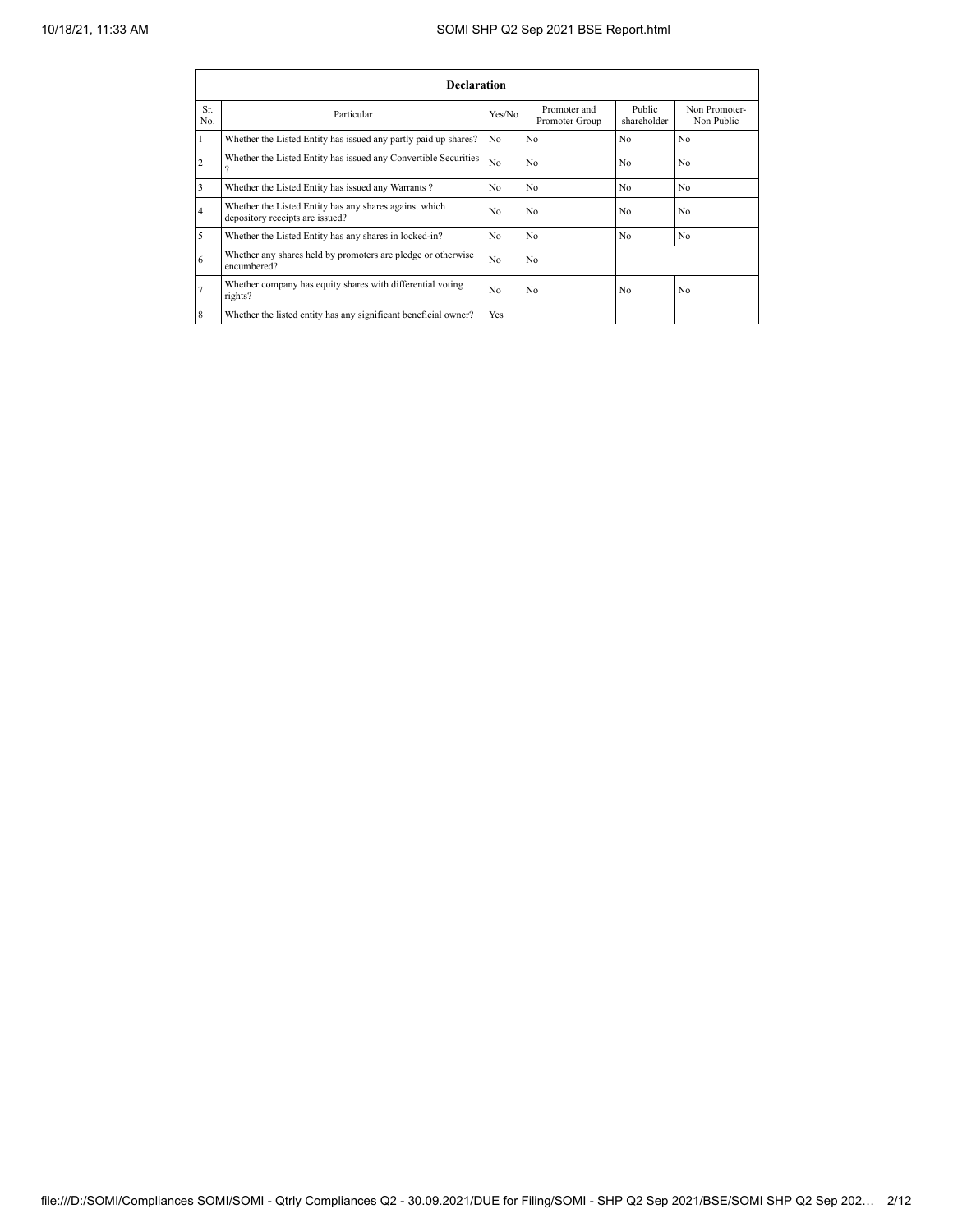|                 |                                                |                       |                      |                             |                                              |                              | Table I - Summary Statement holding of specified securities |                                                                  |               |              |                     |  |
|-----------------|------------------------------------------------|-----------------------|----------------------|-----------------------------|----------------------------------------------|------------------------------|-------------------------------------------------------------|------------------------------------------------------------------|---------------|--------------|---------------------|--|
|                 | Category                                       | Nos. Of               | No. of<br>fully paid | No. Of<br>Partly<br>paid-up | No. Of<br>shares                             | Total nos.<br>shares         | Shareholding as a<br>% of total no. of                      | Number of Voting Rights held in each<br>class of securities (IX) |               |              |                     |  |
| Category<br>(1) | of<br>shareholder                              | shareholders<br>(III) | up equity<br>shares  | equity<br>shares            | underlying<br>Depository<br>Receipts<br>(VI) | held (VII)                   | shares (calculated<br>as per SCRR,                          | No of Voting (XIV) Rights                                        |               |              | Total as a          |  |
|                 | (II)                                           |                       | held (IV)            | held<br>(V)                 |                                              | $= (IV) +$<br>$(V)$ + $(VI)$ | 1957) (VIII) As a<br>% of $(A+B+C2)$                        | Class eg:<br>X                                                   | Class<br>eg:y | Total        | $%$ of<br>$(A+B+C)$ |  |
| (A)             | Promoter<br>&.<br>Promoter<br>Group            | 7                     | 6960757              |                             |                                              | 6960757                      | 59.09                                                       | 6960757                                                          |               | 6960757      | 59.09               |  |
| (B)             | Public                                         | 7724                  | 4818899              |                             |                                              | 4818899                      | 40.91                                                       | 4818899                                                          |               | 4818899      | 40.91               |  |
| (C)             | Non<br>Promoter-<br>Non Public                 |                       |                      |                             |                                              |                              |                                                             |                                                                  |               |              |                     |  |
| (C1)            | <b>Shares</b><br>underlying<br><b>DRs</b>      |                       |                      |                             |                                              |                              |                                                             |                                                                  |               |              |                     |  |
| (C2)            | Shares held<br>by<br>Employee<br><b>Trusts</b> |                       |                      |                             |                                              |                              |                                                             |                                                                  |               |              |                     |  |
|                 | Total                                          | 7731                  | 11779656             |                             |                                              | 11779656                     | 100                                                         | 11779656                                                         |               | 11779656 100 |                     |  |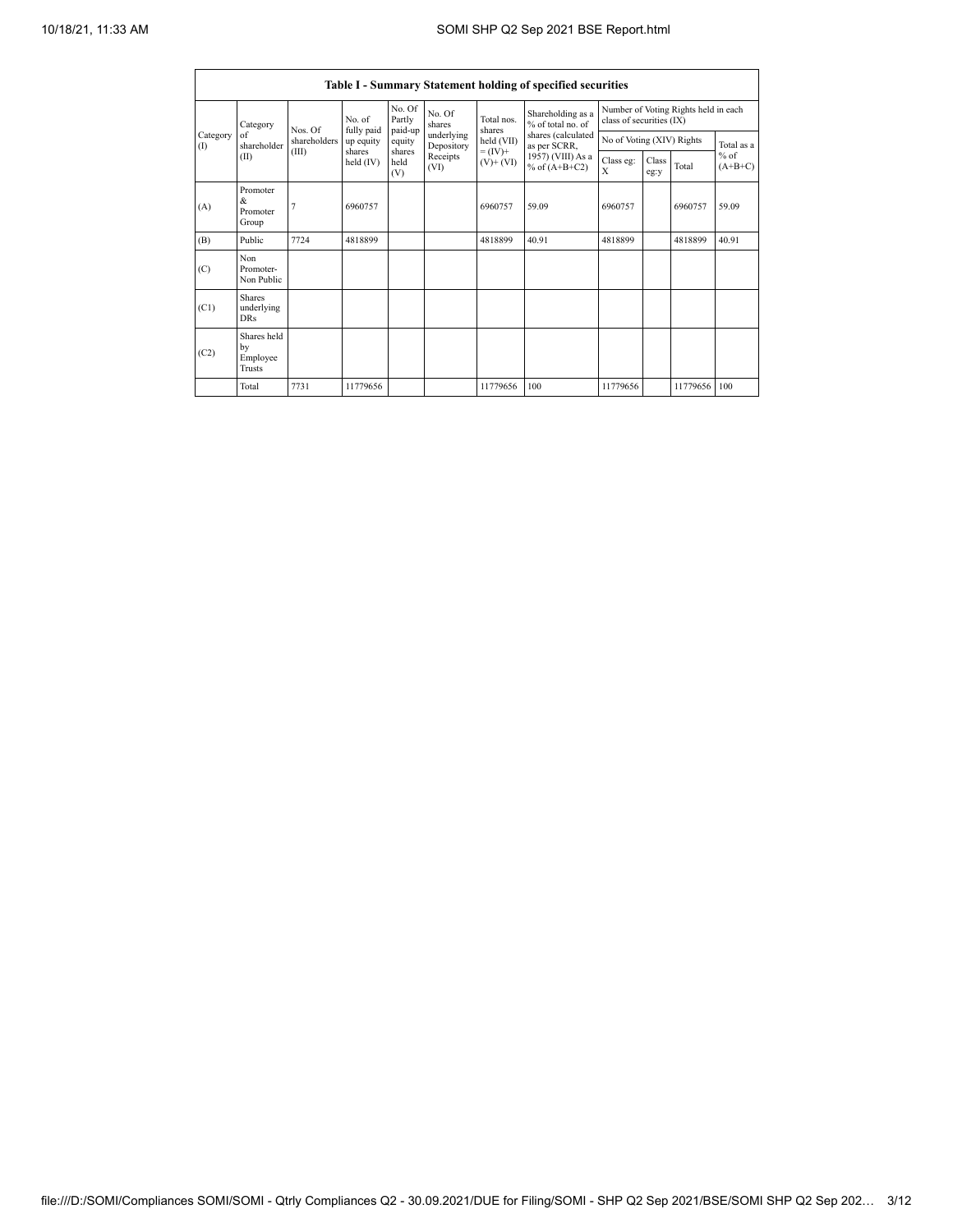|                 | Table I - Summary Statement holding of specified securities |                                              |                                       |                                                          |                                                                                          |                                        |                                                         |                                                                               |                                                         |                                           |  |  |  |  |
|-----------------|-------------------------------------------------------------|----------------------------------------------|---------------------------------------|----------------------------------------------------------|------------------------------------------------------------------------------------------|----------------------------------------|---------------------------------------------------------|-------------------------------------------------------------------------------|---------------------------------------------------------|-------------------------------------------|--|--|--|--|
| Category<br>(1) | Category<br>of                                              | No Of<br>Shares<br>Underlying<br>Outstanding | No. of<br><b>Shares</b><br>Underlying | No Of Shares<br>Underlying<br>Outstanding<br>convertible | Shareholding, as a %<br>assuming full<br>conversion of<br>convertible securities (       | Number of<br>Locked in<br>shares (XII) |                                                         | Number of<br><b>Shares</b><br>pledged or<br>otherwise<br>encumbered<br>(XIII) |                                                         | Number of<br>equity shares                |  |  |  |  |
|                 | shareholder<br>(II)                                         | convertible<br>securities<br>(X)             | Outstanding<br>Warrants<br>$(X_i)$    | securities and<br>No. Of<br>Warrants (Xi)<br>(a)         | as a percentage of<br>diluted share capital)<br>$(XI)=(VII)+(X) As a %$<br>of $(A+B+C2)$ | No.<br>(a)                             | As a<br>$%$ of<br>total<br><b>Shares</b><br>held<br>(b) | No.<br>(a)                                                                    | As a<br>$%$ of<br>total<br><b>Shares</b><br>held<br>(b) | held in<br>dematerialized<br>form $(XIV)$ |  |  |  |  |
| (A)             | Promoter<br>$\&$<br>Promoter<br>Group                       |                                              |                                       |                                                          | 59.09                                                                                    |                                        |                                                         |                                                                               |                                                         | 6960757                                   |  |  |  |  |
| (B)             | Public                                                      |                                              |                                       |                                                          | 40.91                                                                                    |                                        |                                                         |                                                                               |                                                         | 3996889                                   |  |  |  |  |
| (C)             | Non<br>Promoter-<br>Non Public                              |                                              |                                       |                                                          |                                                                                          |                                        |                                                         |                                                                               |                                                         |                                           |  |  |  |  |
| (C1)            | <b>Shares</b><br>underlying<br><b>DRs</b>                   |                                              |                                       |                                                          |                                                                                          |                                        |                                                         |                                                                               |                                                         |                                           |  |  |  |  |
| (C2)            | Shares held<br>by<br>Employee<br>Trusts                     |                                              |                                       |                                                          |                                                                                          |                                        |                                                         |                                                                               |                                                         |                                           |  |  |  |  |
|                 | Total                                                       |                                              |                                       |                                                          | 100                                                                                      |                                        |                                                         |                                                                               |                                                         | 10957646                                  |  |  |  |  |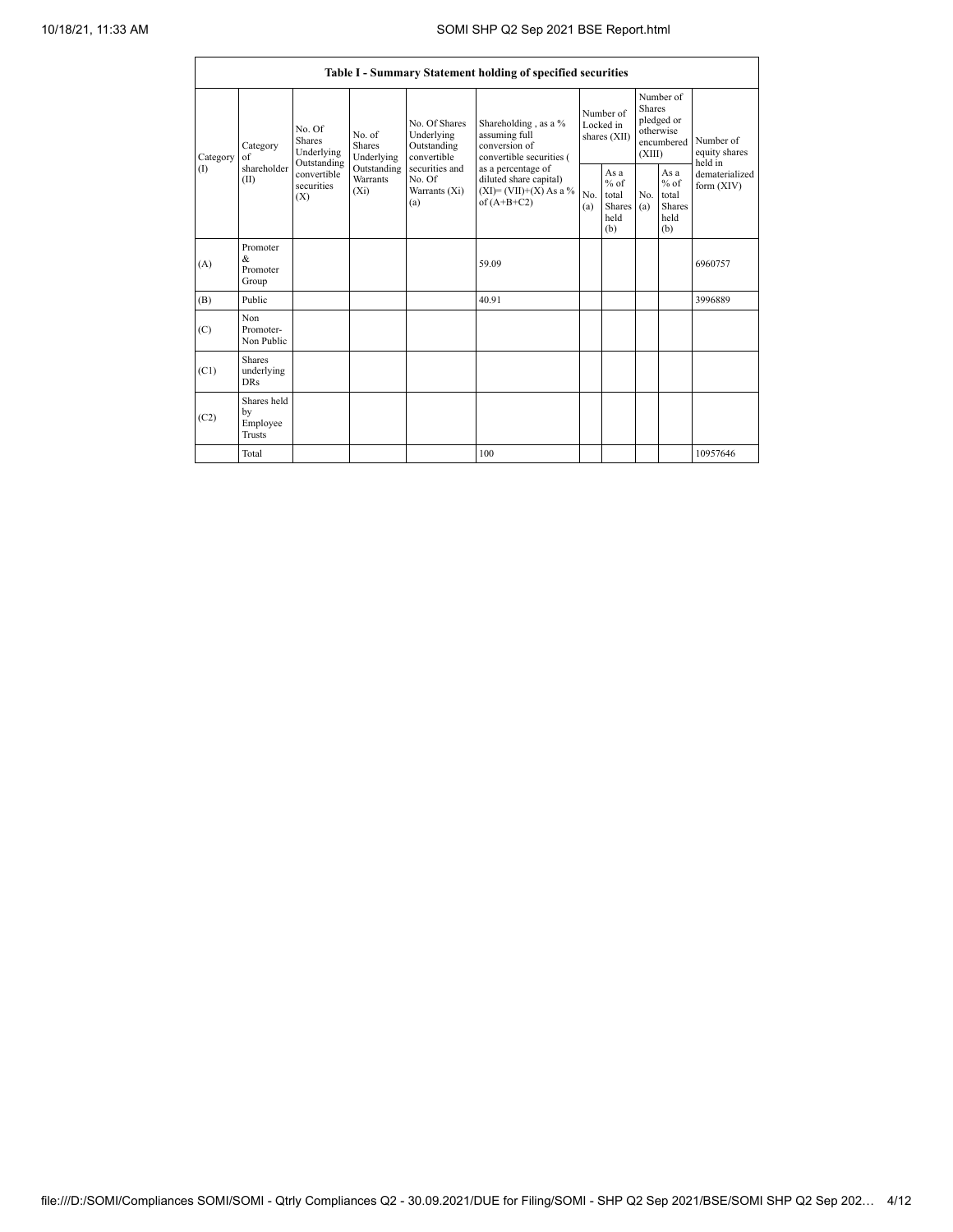| Table II - Statement showing shareholding pattern of the Promoter and Promoter Group           |                                                                                                                     |                                                                              |                                                                                                    |                                 |                                    |                             |                                                      |                           |               |                                                                  |                           |  |  |  |
|------------------------------------------------------------------------------------------------|---------------------------------------------------------------------------------------------------------------------|------------------------------------------------------------------------------|----------------------------------------------------------------------------------------------------|---------------------------------|------------------------------------|-----------------------------|------------------------------------------------------|---------------------------|---------------|------------------------------------------------------------------|---------------------------|--|--|--|
|                                                                                                |                                                                                                                     |                                                                              | Shareholding<br>No.<br>Of<br>as a % of<br>No. Of<br>Total nos.<br>No. of<br>Partly<br>total no. of |                                 |                                    |                             |                                                      |                           |               | Number of Voting Rights held in each<br>class of securities (IX) |                           |  |  |  |
| Sr.                                                                                            | Category &<br>Name of the                                                                                           | Nos. Of<br>shareholders                                                      | fully paid<br>up equity                                                                            | paid-<br>up                     | shares<br>underlying<br>Depository | shares<br>held<br>$(VII) =$ | shares<br>(calculated as                             | No of Voting (XIV) Rights |               |                                                                  | Total<br>as a %<br>of     |  |  |  |
|                                                                                                | Shareholders (I)                                                                                                    | (III)                                                                        | shares<br>held (IV)                                                                                | equity<br>shares<br>held<br>(V) | Receipts<br>(VI)                   | $(IV)$ +<br>$(V)$ + $(VI)$  | per SCRR,<br>1957) (VIII)<br>As a % of<br>$(A+B+C2)$ | Class eg:<br>Χ            | Class<br>eg:y | Total                                                            | Total<br>Voting<br>rights |  |  |  |
| А                                                                                              | Table II - Statement showing shareholding pattern of the Promoter and Promoter Group                                |                                                                              |                                                                                                    |                                 |                                    |                             |                                                      |                           |               |                                                                  |                           |  |  |  |
| (1)                                                                                            | Indian                                                                                                              |                                                                              |                                                                                                    |                                 |                                    |                             |                                                      |                           |               |                                                                  |                           |  |  |  |
| (a)                                                                                            | Individuals/Hindu<br>undivided Family                                                                               | $\overline{7}$                                                               | 6960757                                                                                            |                                 |                                    | 6960757                     | 59.09                                                | 6960757                   |               | 6960757                                                          | 59.09                     |  |  |  |
| Sub-Total<br>(A)(1)                                                                            |                                                                                                                     | $\overline{7}$                                                               | 6960757                                                                                            |                                 |                                    | 6960757                     | 59.09                                                | 6960757                   |               | 6960757                                                          | 59.09                     |  |  |  |
| (2)                                                                                            | Foreign                                                                                                             |                                                                              |                                                                                                    |                                 |                                    |                             |                                                      |                           |               |                                                                  |                           |  |  |  |
| Total<br>Shareholding<br>of Promoter<br>and<br>Promoter<br>Group $(A)=$<br>$(A)(1)+(A)$<br>(2) |                                                                                                                     | 7                                                                            | 6960757                                                                                            |                                 |                                    | 6960757                     | 59.09                                                | 6960757                   |               | 6960757                                                          | 59.09                     |  |  |  |
| B                                                                                              |                                                                                                                     | Table III - Statement showing shareholding pattern of the Public shareholder |                                                                                                    |                                 |                                    |                             |                                                      |                           |               |                                                                  |                           |  |  |  |
| (1)                                                                                            | Institutions                                                                                                        |                                                                              |                                                                                                    |                                 |                                    |                             |                                                      |                           |               |                                                                  |                           |  |  |  |
| (3)                                                                                            | Non-institutions                                                                                                    |                                                                              |                                                                                                    |                                 |                                    |                             |                                                      |                           |               |                                                                  |                           |  |  |  |
| (a(i))                                                                                         | Individuals -<br>i.Individual<br>shareholders<br>holding nominal<br>share capital up<br>to Rs. 2 lakhs.             | 7485                                                                         | 2168342                                                                                            |                                 |                                    | 2168342                     | 18.41                                                | 2168342                   |               | 2168342                                                          | 18.41                     |  |  |  |
| (a(ii))                                                                                        | Individuals - ii.<br>Individual<br>shareholders<br>holding nominal<br>share capital in<br>excess of Rs. 2<br>lakhs. | 4                                                                            | 399130                                                                                             |                                 |                                    | 399130                      | 3.39                                                 | 399130                    |               | 399130                                                           | 3.39                      |  |  |  |
| (e)                                                                                            | Any Other<br>(specify)                                                                                              | 235                                                                          | 2251427                                                                                            |                                 |                                    | 2251427                     | 19.11                                                | 2251427                   |               | 2251427                                                          | 19.11                     |  |  |  |
| Sub-Total<br>(B)(3)                                                                            |                                                                                                                     | 7724                                                                         | 4818899                                                                                            |                                 |                                    | 4818899                     | 40.91                                                | 4818899                   |               | 4818899                                                          | 40.91                     |  |  |  |
| <b>Total Public</b><br>Shareholding<br>$(B)=(B)(1)+$<br>$(B)(2)+(B)$<br>(3)                    |                                                                                                                     | 7724                                                                         | 4818899                                                                                            |                                 |                                    | 4818899                     | 40.91                                                | 4818899                   |               | 4818899                                                          | 40.91                     |  |  |  |
| $\mathsf{C}$                                                                                   | Table IV - Statement showing shareholding pattern of the Non Promoter- Non Public shareholder                       |                                                                              |                                                                                                    |                                 |                                    |                             |                                                      |                           |               |                                                                  |                           |  |  |  |
| Total (<br>$A+B+C2$ )                                                                          |                                                                                                                     | 7731                                                                         | 11779656                                                                                           |                                 |                                    | 11779656                    | 100                                                  | 11779656                  |               | 11779656                                                         | 100                       |  |  |  |
| Total<br>$(A+B+C)$                                                                             |                                                                                                                     | 7731                                                                         | 11779656                                                                                           |                                 |                                    | 11779656                    | 100                                                  | 11779656                  |               | 11779656                                                         | 100                       |  |  |  |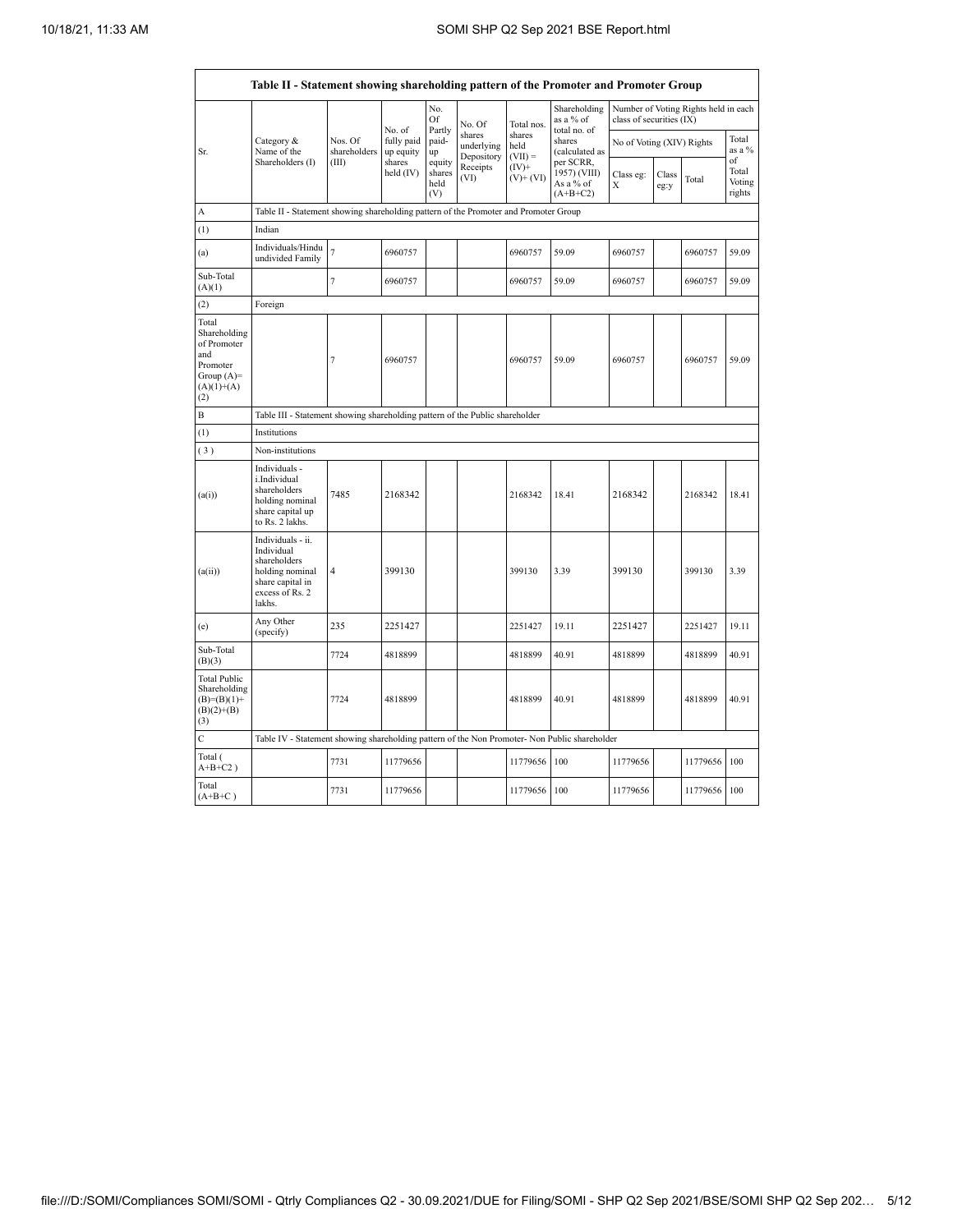r

| Table II - Statement showing shareholding pattern of the Promoter and Promoter Group    |                                               |                                       |                                                           |                                                                                               |                                                                              |                                        |                                                  |                                                    |                                       |  |  |  |  |
|-----------------------------------------------------------------------------------------|-----------------------------------------------|---------------------------------------|-----------------------------------------------------------|-----------------------------------------------------------------------------------------------|------------------------------------------------------------------------------|----------------------------------------|--------------------------------------------------|----------------------------------------------------|---------------------------------------|--|--|--|--|
| Sr.                                                                                     | No. Of<br>Shares<br>Underlying<br>Outstanding | No. of<br><b>Shares</b><br>Underlying | No. Of Shares<br>Underlying<br>Outstanding<br>convertible | Shareholding, as a %<br>assuming full conversion of<br>convertible securities (as a           |                                                                              | Number of<br>Locked in<br>shares (XII) | <b>Shares</b><br>(XIII)                          | Number of<br>pledged or<br>otherwise<br>encumbered | Number of<br>equity shares<br>held in |  |  |  |  |
|                                                                                         | convertible<br>securities<br>(X)              | Outstanding<br>Warrants<br>$(X_i)$    | securities and<br>No. Of Warrants<br>(Xi)(a)              | percentage of diluted share<br>capital) $(XI) = (VII)+(X) As$<br>a % of $(A+B+C2)$            | As a<br>$%$ of<br>No.<br>total<br>No.<br>Shares<br>(a)<br>(a)<br>held<br>(b) |                                        | As a<br>$%$ of<br>total<br>Shares<br>held<br>(b) | dematerialized<br>form (XIV)                       |                                       |  |  |  |  |
| A                                                                                       |                                               |                                       |                                                           | Table II - Statement showing shareholding pattern of the Promoter and Promoter Group          |                                                                              |                                        |                                                  |                                                    |                                       |  |  |  |  |
| (1)                                                                                     | Indian                                        |                                       |                                                           |                                                                                               |                                                                              |                                        |                                                  |                                                    |                                       |  |  |  |  |
| (a)                                                                                     |                                               |                                       |                                                           | 59.09                                                                                         |                                                                              |                                        |                                                  |                                                    | 6960757                               |  |  |  |  |
| Sub-Total (A)<br>(1)                                                                    |                                               |                                       |                                                           | 59.09                                                                                         |                                                                              |                                        |                                                  |                                                    | 6960757                               |  |  |  |  |
| (2)                                                                                     | Foreign                                       |                                       |                                                           |                                                                                               |                                                                              |                                        |                                                  |                                                    |                                       |  |  |  |  |
| Total<br>Shareholding<br>of Promoter<br>and Promoter<br>Group $(A)=$<br>$(A)(1)+(A)(2)$ |                                               |                                       |                                                           | 59.09                                                                                         |                                                                              |                                        |                                                  |                                                    | 6960757                               |  |  |  |  |
| $\mathbf B$                                                                             |                                               |                                       |                                                           | Table III - Statement showing shareholding pattern of the Public shareholder                  |                                                                              |                                        |                                                  |                                                    |                                       |  |  |  |  |
| (1)                                                                                     | Institutions                                  |                                       |                                                           |                                                                                               |                                                                              |                                        |                                                  |                                                    |                                       |  |  |  |  |
| (3)                                                                                     | Non-institutions                              |                                       |                                                           |                                                                                               |                                                                              |                                        |                                                  |                                                    |                                       |  |  |  |  |
| (a(i))                                                                                  |                                               |                                       |                                                           | 18.41                                                                                         |                                                                              |                                        |                                                  |                                                    | 2168332                               |  |  |  |  |
| (a(ii))                                                                                 |                                               |                                       |                                                           | 3.39                                                                                          |                                                                              |                                        |                                                  |                                                    | 399130                                |  |  |  |  |
| (e)                                                                                     |                                               |                                       |                                                           | 19.11                                                                                         |                                                                              |                                        |                                                  |                                                    | 1429427                               |  |  |  |  |
| Sub-Total (B)<br>(3)                                                                    |                                               |                                       |                                                           | 40.91                                                                                         |                                                                              |                                        |                                                  |                                                    | 3996889                               |  |  |  |  |
| <b>Total Public</b><br>Shareholding<br>$(B)=(B)(1)+$<br>$(B)(2)+(B)(3)$                 |                                               |                                       |                                                           | 40.91                                                                                         |                                                                              |                                        |                                                  |                                                    | 3996889                               |  |  |  |  |
| C                                                                                       |                                               |                                       |                                                           | Table IV - Statement showing shareholding pattern of the Non Promoter- Non Public shareholder |                                                                              |                                        |                                                  |                                                    |                                       |  |  |  |  |
| Total (<br>$A+B+C2$ )                                                                   |                                               |                                       |                                                           | 100                                                                                           |                                                                              |                                        |                                                  |                                                    | 10957646                              |  |  |  |  |
| Total (A+B+C<br>$\lambda$                                                               |                                               |                                       |                                                           | 100                                                                                           |                                                                              |                                        |                                                  | 10957646                                           |                                       |  |  |  |  |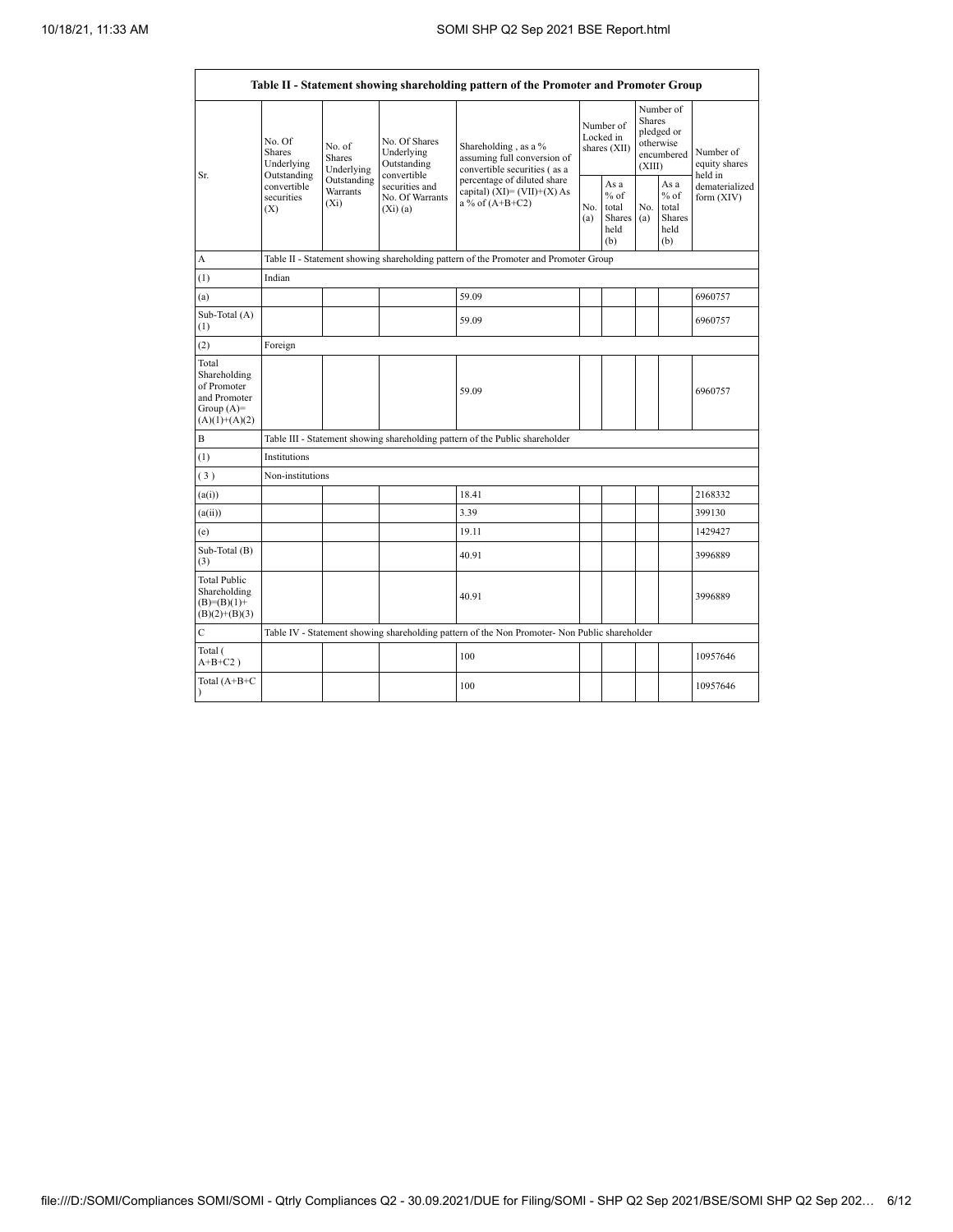| Individuals/Hindu undivided Family                                                                                                                                                       |                                  |                                     |                                                    |                                                |                          |                          |                          |  |  |  |  |  |  |
|------------------------------------------------------------------------------------------------------------------------------------------------------------------------------------------|----------------------------------|-------------------------------------|----------------------------------------------------|------------------------------------------------|--------------------------|--------------------------|--------------------------|--|--|--|--|--|--|
| Searial No.                                                                                                                                                                              | $\mathbf{1}$                     | $\overline{c}$                      | 3                                                  | $\overline{4}$                                 | 5                        | 6                        | $\overline{7}$           |  |  |  |  |  |  |
| Name of the<br>Shareholders (I)                                                                                                                                                          | <b>GAURAV</b><br><b>BHANSALI</b> | <b>OM KUMARI</b><br><b>BHANSALI</b> | <b>OM PRAKASH</b><br><b>BHANSALI</b><br><b>HUF</b> | <b>OM</b><br><b>PRAKASH</b><br><b>BHANSALI</b> | PRIYA<br><b>BHANSALI</b> | RUCHI<br><b>BHANSALI</b> | VIMAL<br><b>BHANSALI</b> |  |  |  |  |  |  |
| PAN(II)                                                                                                                                                                                  | ADDPB0795R                       | ABFPB0643N                          | AAAHO7932H                                         | AAYPB9950G                                     | AGOPB6184O               | AIIPB0949H               | ADDPB0794Q               |  |  |  |  |  |  |
| No. of fully paid<br>up equity shares<br>held (IV)                                                                                                                                       | 577305                           | 1091221                             | 135000                                             | 4417011                                        | 68691                    | 72689                    | 598840                   |  |  |  |  |  |  |
| No. Of Partly paid-<br>up equity shares<br>held (V)                                                                                                                                      |                                  |                                     |                                                    |                                                |                          |                          |                          |  |  |  |  |  |  |
| No. Of shares<br>underlying<br>Depository<br>Receipts (VI)                                                                                                                               |                                  |                                     |                                                    |                                                |                          |                          |                          |  |  |  |  |  |  |
| Total nos. shares<br>held $(VII) = (IV) +$<br>$(V)$ + $(VI)$                                                                                                                             | 577305                           | 1091221                             | 135000                                             | 4417011                                        | 68691                    | 72689                    | 598840                   |  |  |  |  |  |  |
| Shareholding as a<br>% of total no. of<br>shares (calculated<br>4.9<br>as per SCRR,<br>1957) (VIII) As a<br>% of $(A+B+C2)$                                                              |                                  | 9.26                                | 1.15                                               | 37.5                                           | 0.58                     | 0.62                     | 5.08                     |  |  |  |  |  |  |
| Number of Voting Rights held in each class of securities (IX)                                                                                                                            |                                  |                                     |                                                    |                                                |                          |                          |                          |  |  |  |  |  |  |
| Class eg:X                                                                                                                                                                               | 577305                           | 1091221                             | 135000                                             | 4417011                                        | 68691                    | 72689                    | 598840                   |  |  |  |  |  |  |
| Class eg:y                                                                                                                                                                               |                                  |                                     |                                                    |                                                |                          |                          |                          |  |  |  |  |  |  |
| Total                                                                                                                                                                                    | 577305                           | 1091221                             | 135000                                             | 4417011                                        | 68691                    | 72689                    | 598840                   |  |  |  |  |  |  |
| Total as a % of<br><b>Total Voting rights</b>                                                                                                                                            | 4.9                              | 9.26                                | 1.15                                               | 37.5                                           | 0.58                     | 0.62                     | 5.08                     |  |  |  |  |  |  |
| No. Of Shares<br>Underlying<br>Outstanding<br>convertible<br>securities $(X)$                                                                                                            |                                  |                                     |                                                    |                                                |                          |                          |                          |  |  |  |  |  |  |
| No. of Shares<br>Underlying<br>Outstanding<br>Warrants (Xi)                                                                                                                              |                                  |                                     |                                                    |                                                |                          |                          |                          |  |  |  |  |  |  |
| No. Of Shares<br>Underlying<br>Outstanding<br>convertible<br>securities and No.<br>Of Warrants (Xi)<br>(a)                                                                               |                                  |                                     |                                                    |                                                |                          |                          |                          |  |  |  |  |  |  |
| Shareholding, as a<br>% assuming full<br>conversion of<br>convertible<br>securities (as a<br>percentage of<br>diluted share<br>capital) (XI)=<br>$(VII)+(Xi)(a) As a$<br>% of $(A+B+C2)$ | 4.9                              | 9.26                                | 1.15                                               | 37.5                                           | 0.58                     | 0.62                     | 5.08                     |  |  |  |  |  |  |
| Number of Locked in shares (XII)                                                                                                                                                         |                                  |                                     |                                                    |                                                |                          |                          |                          |  |  |  |  |  |  |
| No. (a)                                                                                                                                                                                  |                                  |                                     |                                                    |                                                |                          |                          |                          |  |  |  |  |  |  |
| As a % of total<br>Shares held (b)                                                                                                                                                       |                                  |                                     |                                                    |                                                |                          |                          |                          |  |  |  |  |  |  |
| Number of Shares pledged or otherwise encumbered (XIII)                                                                                                                                  |                                  |                                     |                                                    |                                                |                          |                          |                          |  |  |  |  |  |  |
| No. (a)                                                                                                                                                                                  |                                  |                                     |                                                    |                                                |                          |                          |                          |  |  |  |  |  |  |
| As a % of total<br>Shares held (b)                                                                                                                                                       |                                  |                                     |                                                    |                                                |                          |                          |                          |  |  |  |  |  |  |
| Number of equity<br>shares held in<br>dematerialized<br>form (XIV)                                                                                                                       | 577305                           | 1091221                             | 135000                                             | 4417011                                        | 68691                    | 72689                    | 598840                   |  |  |  |  |  |  |
| Reason for not providing PAN                                                                                                                                                             |                                  |                                     |                                                    |                                                |                          |                          |                          |  |  |  |  |  |  |
| Reason for not<br>providing PAN                                                                                                                                                          |                                  |                                     |                                                    |                                                |                          |                          |                          |  |  |  |  |  |  |
| Shareholder type                                                                                                                                                                         | Promoter                         | Promoter                            | Promoter                                           | Promoter                                       | Promoter                 | Promoter                 | Promoter                 |  |  |  |  |  |  |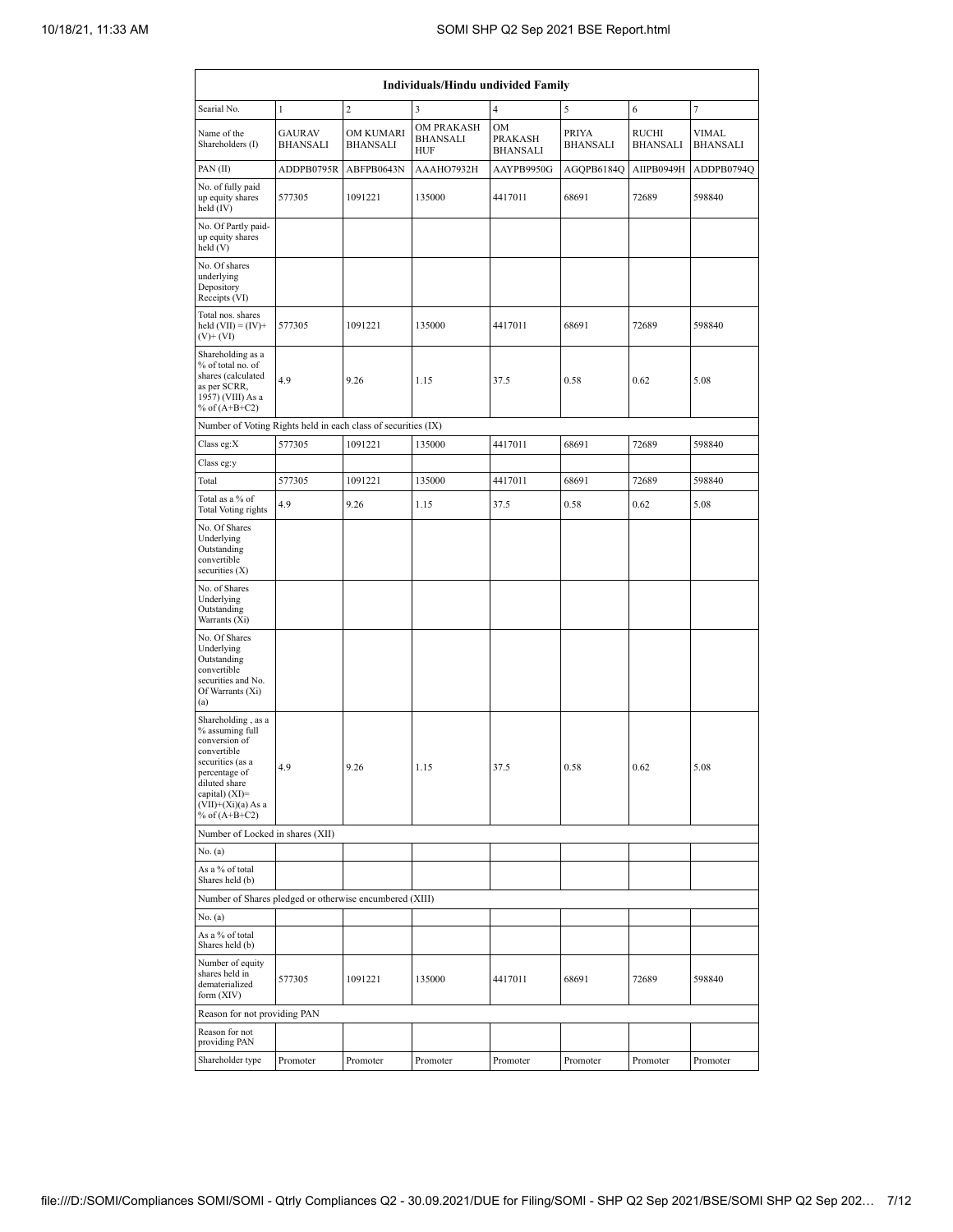|                                                                                                                                                                                          | Individuals/Hindu undivided Family                            |  |  |  |  |  |  |  |  |  |  |
|------------------------------------------------------------------------------------------------------------------------------------------------------------------------------------------|---------------------------------------------------------------|--|--|--|--|--|--|--|--|--|--|
| Searial No.                                                                                                                                                                              |                                                               |  |  |  |  |  |  |  |  |  |  |
| Name of the<br>Shareholders (I)                                                                                                                                                          | Click here to go back                                         |  |  |  |  |  |  |  |  |  |  |
| PAN(II)                                                                                                                                                                                  | Total                                                         |  |  |  |  |  |  |  |  |  |  |
| No. of fully paid<br>up equity shares<br>held (IV)                                                                                                                                       | 6960757                                                       |  |  |  |  |  |  |  |  |  |  |
| No. Of Partly paid-<br>up equity shares<br>held (V)                                                                                                                                      |                                                               |  |  |  |  |  |  |  |  |  |  |
| No. Of shares<br>underlying<br>Depository<br>Receipts (VI)                                                                                                                               |                                                               |  |  |  |  |  |  |  |  |  |  |
| Total nos. shares<br>held $(VII) = (IV) +$<br>$(V)$ + $(VI)$                                                                                                                             | 6960757                                                       |  |  |  |  |  |  |  |  |  |  |
| Shareholding as a<br>% of total no. of<br>shares (calculated<br>as per SCRR,<br>1957) (VIII) As a<br>% of $(A+B+C2)$                                                                     | 59.09                                                         |  |  |  |  |  |  |  |  |  |  |
|                                                                                                                                                                                          | Number of Voting Rights held in each class of securities (IX) |  |  |  |  |  |  |  |  |  |  |
| Class eg:X                                                                                                                                                                               | 6960757                                                       |  |  |  |  |  |  |  |  |  |  |
| Class eg:y                                                                                                                                                                               |                                                               |  |  |  |  |  |  |  |  |  |  |
| Total                                                                                                                                                                                    | 6960757                                                       |  |  |  |  |  |  |  |  |  |  |
| Total as a % of<br><b>Total Voting rights</b>                                                                                                                                            | 59.09                                                         |  |  |  |  |  |  |  |  |  |  |
| No. Of Shares<br>Underlying<br>Outstanding<br>convertible<br>securities $(X)$                                                                                                            |                                                               |  |  |  |  |  |  |  |  |  |  |
| No. of Shares<br>Underlying<br>Outstanding<br>Warrants (Xi)                                                                                                                              |                                                               |  |  |  |  |  |  |  |  |  |  |
| No. Of Shares<br>Underlying<br>Outstanding<br>convertible<br>securities and No.<br>Of Warrants (Xi)<br>(a)                                                                               |                                                               |  |  |  |  |  |  |  |  |  |  |
| Shareholding, as a<br>% assuming full<br>conversion of<br>convertible<br>securities (as a<br>percentage of<br>diluted share<br>capital) (XI)=<br>$(VII)+(Xi)(a)$ As a<br>% of $(A+B+C2)$ | 59.09                                                         |  |  |  |  |  |  |  |  |  |  |
| Number of Locked in shares (XII)                                                                                                                                                         |                                                               |  |  |  |  |  |  |  |  |  |  |
| No. (a)                                                                                                                                                                                  |                                                               |  |  |  |  |  |  |  |  |  |  |
| As a % of total<br>Shares held (b)                                                                                                                                                       |                                                               |  |  |  |  |  |  |  |  |  |  |
|                                                                                                                                                                                          | Number of Shares pledged or otherwise encumbered (XIII)       |  |  |  |  |  |  |  |  |  |  |
| No. (a)                                                                                                                                                                                  |                                                               |  |  |  |  |  |  |  |  |  |  |
| As a % of total<br>Shares held (b)                                                                                                                                                       |                                                               |  |  |  |  |  |  |  |  |  |  |
| Number of equity<br>shares held in<br>dematerialized<br>form $(XIV)$                                                                                                                     | 6960757                                                       |  |  |  |  |  |  |  |  |  |  |
| Reason for not providing PAN                                                                                                                                                             |                                                               |  |  |  |  |  |  |  |  |  |  |
| Reason for not<br>providing PAN                                                                                                                                                          |                                                               |  |  |  |  |  |  |  |  |  |  |
| Shareholder type                                                                                                                                                                         |                                                               |  |  |  |  |  |  |  |  |  |  |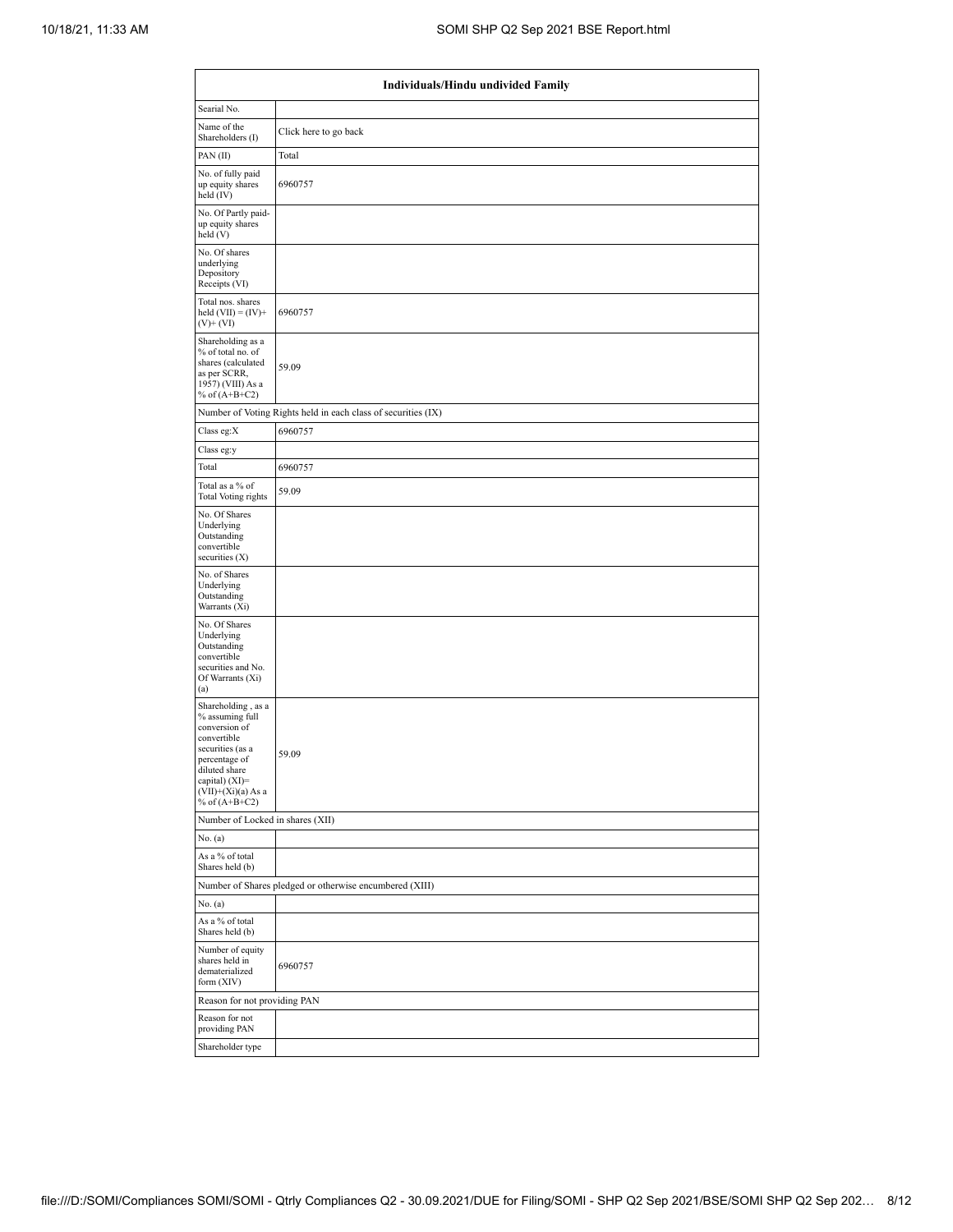| Individuals - ii. Individual shareholders holding nominal share capital in excess of Rs. 2 lakhs.                                                                                      |                                                               |                       |  |  |  |  |  |  |  |  |  |  |
|----------------------------------------------------------------------------------------------------------------------------------------------------------------------------------------|---------------------------------------------------------------|-----------------------|--|--|--|--|--|--|--|--|--|--|
| Searial No.                                                                                                                                                                            | $\mathbf{1}$                                                  |                       |  |  |  |  |  |  |  |  |  |  |
| Name of the<br>Shareholders (I)                                                                                                                                                        | RAJENDRAKUMAR S BHIMRAJKA                                     | Click here to go back |  |  |  |  |  |  |  |  |  |  |
| PAN(II)                                                                                                                                                                                | AETPB8730P                                                    | Total                 |  |  |  |  |  |  |  |  |  |  |
| No. of fully paid<br>up equity shares<br>held (IV)                                                                                                                                     | 275000                                                        | 275000                |  |  |  |  |  |  |  |  |  |  |
| No. Of Partly paid-<br>up equity shares<br>held (V)                                                                                                                                    |                                                               |                       |  |  |  |  |  |  |  |  |  |  |
| No. Of shares<br>underlying<br>Depository<br>Receipts (VI)                                                                                                                             |                                                               |                       |  |  |  |  |  |  |  |  |  |  |
| Total nos. shares<br>held $(VII) = (IV) +$<br>$(V)$ + $(VI)$                                                                                                                           | 275000                                                        | 275000                |  |  |  |  |  |  |  |  |  |  |
| Shareholding as a<br>% of total no. of<br>shares (calculated<br>as per SCRR,<br>1957) (VIII) As a<br>% of $(A+B+C2)$                                                                   | 2.33                                                          | 2.33                  |  |  |  |  |  |  |  |  |  |  |
|                                                                                                                                                                                        | Number of Voting Rights held in each class of securities (IX) |                       |  |  |  |  |  |  |  |  |  |  |
| Class eg: X                                                                                                                                                                            | 275000                                                        | 275000                |  |  |  |  |  |  |  |  |  |  |
| Class eg:y                                                                                                                                                                             |                                                               |                       |  |  |  |  |  |  |  |  |  |  |
| Total                                                                                                                                                                                  | 275000                                                        | 275000                |  |  |  |  |  |  |  |  |  |  |
| Total as a % of<br><b>Total Voting rights</b>                                                                                                                                          | 2.33                                                          | 2.33                  |  |  |  |  |  |  |  |  |  |  |
| No. Of Shares<br>Underlying<br>Outstanding<br>convertible<br>securities $(X)$                                                                                                          |                                                               |                       |  |  |  |  |  |  |  |  |  |  |
| No. of Shares<br>Underlying<br>Outstanding<br>Warrants (Xi)                                                                                                                            |                                                               |                       |  |  |  |  |  |  |  |  |  |  |
| No. Of Shares<br>Underlying<br>Outstanding<br>convertible<br>securities and No.<br>Of Warrants (Xi)<br>(a)                                                                             |                                                               |                       |  |  |  |  |  |  |  |  |  |  |
| Shareholding, as a<br>% assuming full<br>conversion of<br>convertible<br>securities (as a<br>percentage of<br>diluted share<br>capital) $(XI)=$<br>$(VII)+(X)$ As a %<br>of $(A+B+C2)$ | 2.33                                                          | 2.33                  |  |  |  |  |  |  |  |  |  |  |
| Number of Locked in shares (XII)                                                                                                                                                       |                                                               |                       |  |  |  |  |  |  |  |  |  |  |
| No. (a)                                                                                                                                                                                |                                                               |                       |  |  |  |  |  |  |  |  |  |  |
| As a % of total<br>Shares held (b)                                                                                                                                                     |                                                               |                       |  |  |  |  |  |  |  |  |  |  |
| Number of equity<br>shares held in<br>dematerialized<br>form (XIV)                                                                                                                     | 275000                                                        | 275000                |  |  |  |  |  |  |  |  |  |  |
| Reason for not providing PAN                                                                                                                                                           |                                                               |                       |  |  |  |  |  |  |  |  |  |  |
| Reason for not<br>providing PAN                                                                                                                                                        |                                                               |                       |  |  |  |  |  |  |  |  |  |  |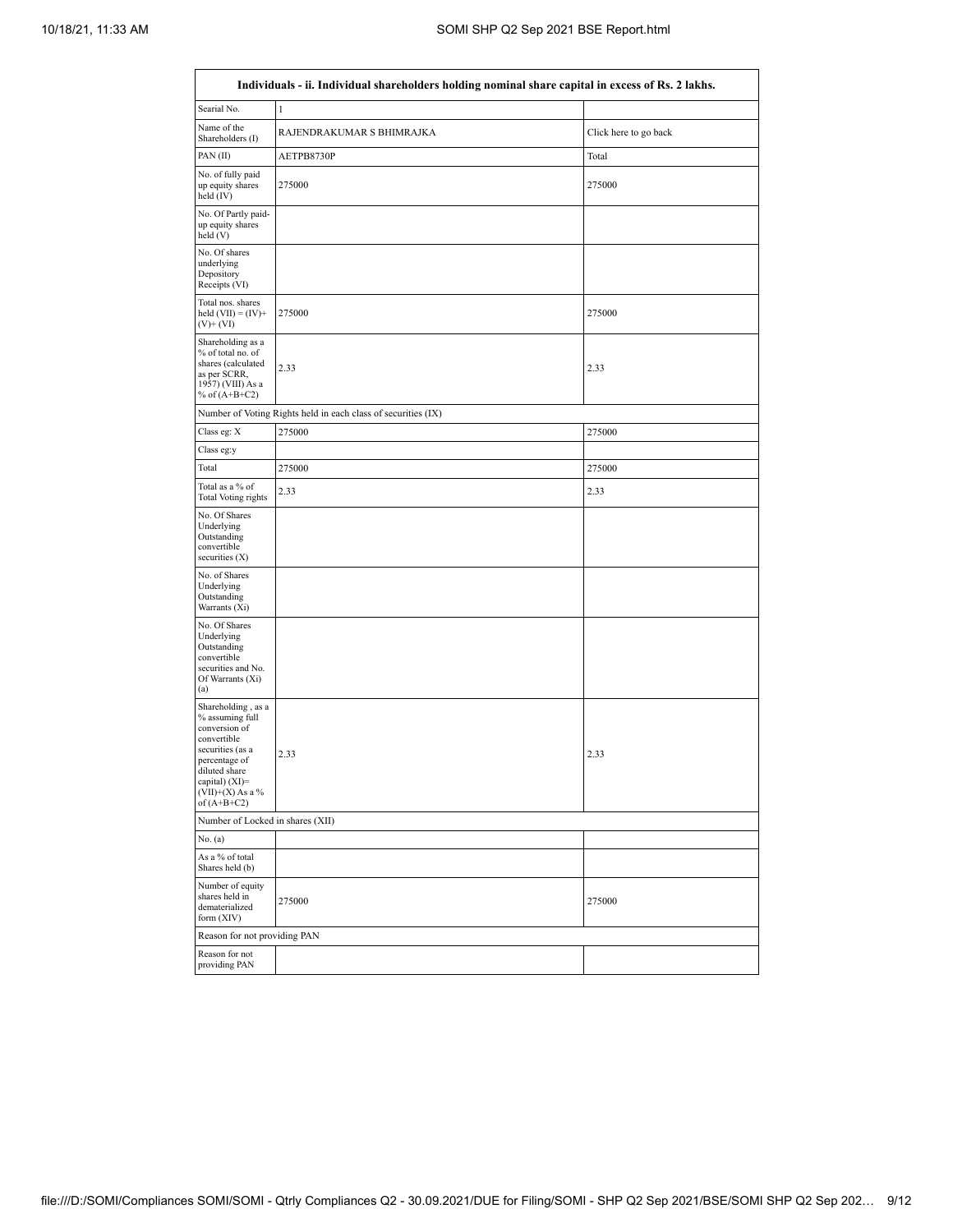| Any Other (specify)                                                                                                                                                                     |                     |                            |                                                                                                                                                                                        |                                              |                                              |                                                                    |                                                                     |  |  |  |  |  |
|-----------------------------------------------------------------------------------------------------------------------------------------------------------------------------------------|---------------------|----------------------------|----------------------------------------------------------------------------------------------------------------------------------------------------------------------------------------|----------------------------------------------|----------------------------------------------|--------------------------------------------------------------------|---------------------------------------------------------------------|--|--|--|--|--|
| Searial No.                                                                                                                                                                             | $\mathbf{1}$        | $\overline{c}$             | 3                                                                                                                                                                                      | 4                                            | 5                                            | 6                                                                  | 7                                                                   |  |  |  |  |  |
| Category                                                                                                                                                                                | Clearing<br>Members | <b>Bodies</b><br>Corporate | <b>Bodies</b><br>Corporate                                                                                                                                                             | <b>Bodies</b><br>Corporate                   | <b>Bodies Corporate</b>                      | <b>Bodies</b><br>Corporate                                         | <b>Bodies</b><br>Corporate                                          |  |  |  |  |  |
| Category / More<br>than 1 percentage                                                                                                                                                    | Category            | Category                   | More than 1<br>percentage of<br>shareholding                                                                                                                                           | More than 1<br>percentage of<br>shareholding | More than 1<br>percentage of<br>shareholding | More than 1<br>percentage of<br>shareholding                       | More than 1<br>percentage of<br>shareholding                        |  |  |  |  |  |
| Name of the<br>Shareholders (I)                                                                                                                                                         |                     |                            | ROYAL JAISAL<br><b>JOSHNA</b><br><b>MANISH</b><br><b>TRADING</b><br>TRADECOM<br><b>FINANCIAL</b><br><b>PRIVATE</b><br><b>PRIVATE</b><br><b>LIMITED</b><br><b>LIMITED</b><br><b>LTD</b> |                                              | <b>CONSULTANTS PVT</b>                       | <b>SAJOY</b><br><b>RUBBERS</b><br><b>PRIVATE</b><br><b>LIMITED</b> | <b>SINA</b><br><b>CHEMTRADE</b><br><b>PRIVATE</b><br><b>LIMITED</b> |  |  |  |  |  |
| PAN(II)                                                                                                                                                                                 |                     |                            | AABCJ7088F                                                                                                                                                                             | AAECM7389P                                   | AAECR2634L                                   | AAKCS0552L                                                         | AAKCS0554N                                                          |  |  |  |  |  |
| No. of the<br>Shareholders (I)                                                                                                                                                          | 16                  | 24                         | 1                                                                                                                                                                                      | 1                                            | 1                                            | 1                                                                  | 1                                                                   |  |  |  |  |  |
| No. of fully paid<br>up equity shares<br>held (IV)                                                                                                                                      | 13622               | 2058083                    | 286000                                                                                                                                                                                 | 301732                                       | 382553                                       | 238000                                                             | 298000                                                              |  |  |  |  |  |
| No. Of Partly paid-<br>up equity shares<br>held (V)                                                                                                                                     |                     |                            |                                                                                                                                                                                        |                                              |                                              |                                                                    |                                                                     |  |  |  |  |  |
| No. Of shares<br>underlying<br>Depository<br>Receipts (VI)                                                                                                                              |                     |                            |                                                                                                                                                                                        |                                              |                                              |                                                                    |                                                                     |  |  |  |  |  |
| Total nos. shares<br>held $(VII) = (IV) +$<br>$(V)$ + $(VI)$                                                                                                                            | 13622               | 2058083                    | 286000                                                                                                                                                                                 | 301732                                       | 382553                                       | 238000                                                             | 298000                                                              |  |  |  |  |  |
| Shareholding as a<br>% of total no. of<br>shares (calculated<br>as per SCRR,<br>1957) (VIII) As a<br>% of $(A+B+C2)$                                                                    | 0.12                | 17.47                      | 2.43                                                                                                                                                                                   | 2.56                                         | 3.25                                         | 2.02                                                               | 2.53                                                                |  |  |  |  |  |
| Number of Voting Rights held in each class of securities (IX)                                                                                                                           |                     |                            |                                                                                                                                                                                        |                                              |                                              |                                                                    |                                                                     |  |  |  |  |  |
| Class eg: X                                                                                                                                                                             | 13622               | 2058083                    | 286000                                                                                                                                                                                 | 301732                                       | 382553                                       | 238000                                                             | 298000                                                              |  |  |  |  |  |
| Class eg:y                                                                                                                                                                              |                     |                            |                                                                                                                                                                                        |                                              |                                              |                                                                    |                                                                     |  |  |  |  |  |
| Total                                                                                                                                                                                   | 13622               | 2058083                    | 286000                                                                                                                                                                                 | 301732                                       | 382553                                       | 238000                                                             | 298000                                                              |  |  |  |  |  |
| Total as a % of<br><b>Total Voting rights</b>                                                                                                                                           | 0.12                | 17.47                      | 2.43                                                                                                                                                                                   | 2.56                                         | 3.25                                         | 2.02                                                               | 2.53                                                                |  |  |  |  |  |
| No. Of Shares<br>Underlying<br>Outstanding<br>convertible<br>securities $(X)$                                                                                                           |                     |                            |                                                                                                                                                                                        |                                              |                                              |                                                                    |                                                                     |  |  |  |  |  |
| No. of Shares<br>Underlying<br>Outstanding<br>Warrants (Xi)                                                                                                                             |                     |                            |                                                                                                                                                                                        |                                              |                                              |                                                                    |                                                                     |  |  |  |  |  |
| No. Of Shares<br>Underlying<br>Outstanding<br>convertible<br>securities and No.<br>Of Warrants (Xi)<br>(a)                                                                              |                     |                            |                                                                                                                                                                                        |                                              |                                              |                                                                    |                                                                     |  |  |  |  |  |
| Shareholding, as a<br>% assuming full<br>conversion of<br>convertible<br>securities (as a<br>percentage of<br>diluted share<br>capital) $(XI)$ =<br>$(VII)+(X)$ As a %<br>of $(A+B+C2)$ | 0.12                | 17.47                      | 2.43                                                                                                                                                                                   | 2.56                                         | 3.25                                         | 2.02                                                               | 2.53                                                                |  |  |  |  |  |
| Number of Locked in shares (XII)                                                                                                                                                        |                     |                            |                                                                                                                                                                                        |                                              |                                              |                                                                    |                                                                     |  |  |  |  |  |
| No. (a)                                                                                                                                                                                 |                     |                            |                                                                                                                                                                                        |                                              |                                              |                                                                    |                                                                     |  |  |  |  |  |
| As a % of total<br>Shares held (b)                                                                                                                                                      |                     |                            |                                                                                                                                                                                        |                                              |                                              |                                                                    |                                                                     |  |  |  |  |  |
| Number of equity<br>shares held in<br>dematerialized<br>form (XIV)                                                                                                                      | 13622               | 1236083                    | $\boldsymbol{0}$                                                                                                                                                                       | 301732                                       | 382553                                       | $\mathbf{0}$                                                       | $\mathbf{0}$                                                        |  |  |  |  |  |
| Reason for not providing PAN                                                                                                                                                            |                     |                            |                                                                                                                                                                                        |                                              |                                              |                                                                    |                                                                     |  |  |  |  |  |
| Reason for not<br>providing PAN                                                                                                                                                         |                     |                            |                                                                                                                                                                                        |                                              |                                              |                                                                    |                                                                     |  |  |  |  |  |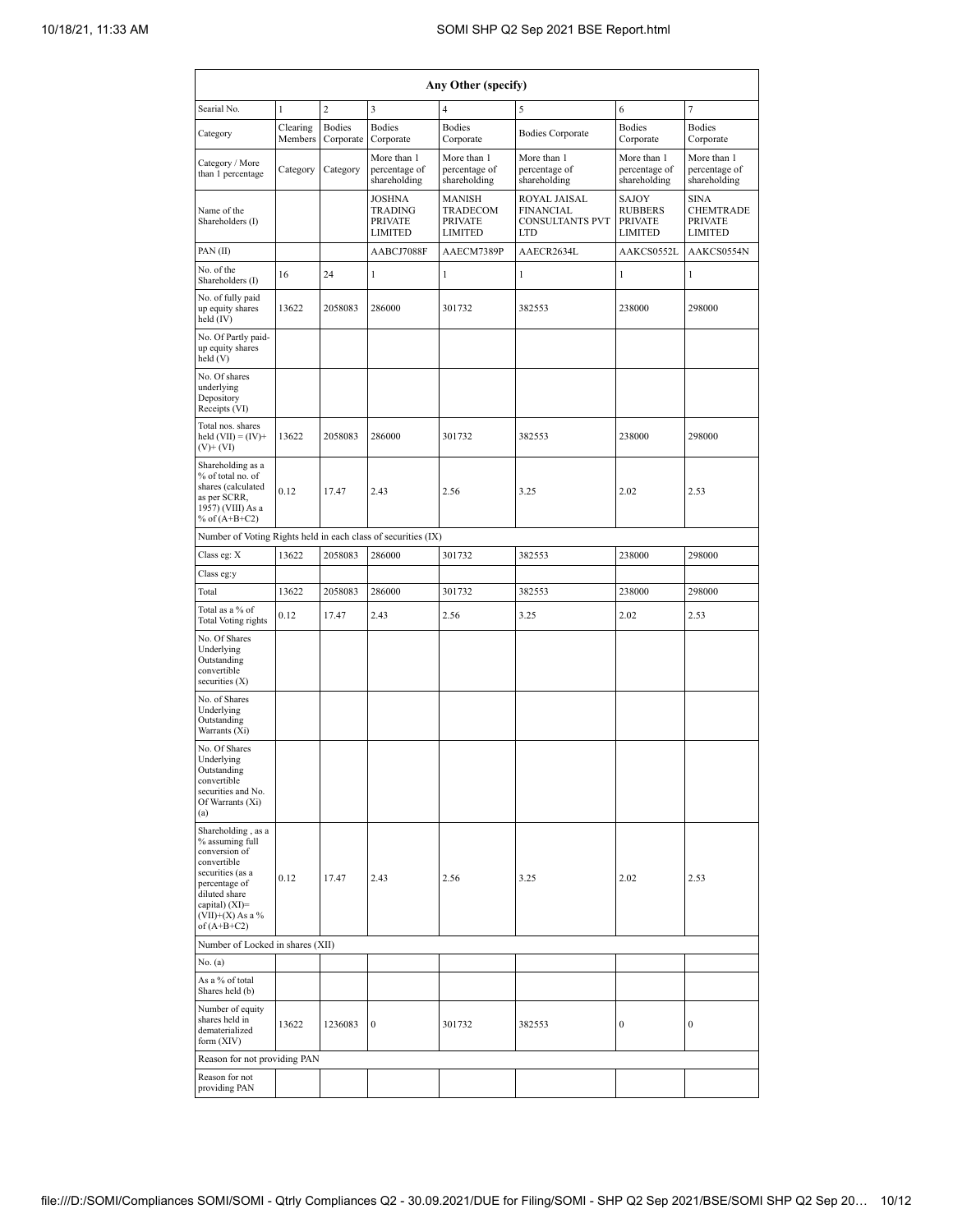| Any Other (specify)                                                                                                                                                                  |                                                               |                              |            |              |                          |  |  |  |  |  |  |  |  |  |
|--------------------------------------------------------------------------------------------------------------------------------------------------------------------------------------|---------------------------------------------------------------|------------------------------|------------|--------------|--------------------------|--|--|--|--|--|--|--|--|--|
| Searial No.                                                                                                                                                                          | 9<br>8<br>10<br>11                                            |                              |            |              |                          |  |  |  |  |  |  |  |  |  |
| Category                                                                                                                                                                             | <b>Bodies Corporate</b>                                       | Non-Resident Indian<br>(NRI) | <b>HUF</b> | <b>LLP</b>   |                          |  |  |  |  |  |  |  |  |  |
| Category / More<br>than 1 percentage                                                                                                                                                 | More than 1 percentage of shareholding                        | Category                     | Category   | Category     |                          |  |  |  |  |  |  |  |  |  |
| Name of the<br>Shareholders (I)                                                                                                                                                      | TRANSLAND SHARES PRIVATE<br><b>LIMITED</b>                    |                              |            |              | Click here to go<br>back |  |  |  |  |  |  |  |  |  |
| PAN(II)                                                                                                                                                                              | AADCT1253A                                                    |                              |            |              | Total                    |  |  |  |  |  |  |  |  |  |
| No. of the<br>Shareholders (I)                                                                                                                                                       | $\mathbf{1}$                                                  | 57                           | 137        | $\mathbf{1}$ | 235                      |  |  |  |  |  |  |  |  |  |
| No. of fully paid<br>up equity shares<br>held $(IV)$                                                                                                                                 | 456183                                                        | 56799                        | 122323     | 600          | 2251427                  |  |  |  |  |  |  |  |  |  |
| No. Of Partly paid-<br>up equity shares<br>held (V)                                                                                                                                  |                                                               |                              |            |              |                          |  |  |  |  |  |  |  |  |  |
| No. Of shares<br>underlying<br>Depository<br>Receipts (VI)                                                                                                                           |                                                               |                              |            |              |                          |  |  |  |  |  |  |  |  |  |
| Total nos. shares<br>held $(VII) = (IV) +$<br>$(V)+(VI)$                                                                                                                             | 456183                                                        | 56799                        | 122323     | 600          | 2251427                  |  |  |  |  |  |  |  |  |  |
| Shareholding as a<br>% of total no. of<br>shares (calculated<br>as per SCRR,<br>1957) (VIII) As a<br>% of $(A+B+C2)$                                                                 | 3.87                                                          | 0.48                         | 1.04       | 0.01         | 19.12                    |  |  |  |  |  |  |  |  |  |
|                                                                                                                                                                                      | Number of Voting Rights held in each class of securities (IX) |                              |            |              |                          |  |  |  |  |  |  |  |  |  |
| Class eg: X                                                                                                                                                                          | 456183                                                        | 56799                        | 122323     | 600          | 2251427                  |  |  |  |  |  |  |  |  |  |
| Class eg:y                                                                                                                                                                           |                                                               |                              |            |              |                          |  |  |  |  |  |  |  |  |  |
| Total                                                                                                                                                                                | 456183                                                        | 56799                        | 122323     | 600          | 2251427                  |  |  |  |  |  |  |  |  |  |
| Total as a % of<br><b>Total Voting rights</b>                                                                                                                                        | 3.87                                                          | 0.48                         | 1.04       | 0.01         | 19.12                    |  |  |  |  |  |  |  |  |  |
| No. Of Shares<br>Underlying<br>Outstanding<br>convertible<br>securities $(X)$                                                                                                        |                                                               |                              |            |              |                          |  |  |  |  |  |  |  |  |  |
| No. of Shares<br>Underlying<br>Outstanding<br>Warrants (Xi)                                                                                                                          |                                                               |                              |            |              |                          |  |  |  |  |  |  |  |  |  |
| No. Of Shares<br>Underlying<br>Outstanding<br>convertible<br>securities and No.<br>Of Warrants (Xi)<br>(a)                                                                           |                                                               |                              |            |              |                          |  |  |  |  |  |  |  |  |  |
| Shareholding, as a<br>% assuming full<br>conversion of<br>convertible<br>securities (as a<br>percentage of<br>diluted share<br>capital) (XI)=<br>$(VII)+(X)$ As a %<br>of $(A+B+C2)$ | 3.87                                                          | 0.48                         | 1.04       | 0.01         | 19.12                    |  |  |  |  |  |  |  |  |  |
| Number of Locked in shares (XII)                                                                                                                                                     |                                                               |                              |            |              |                          |  |  |  |  |  |  |  |  |  |
| No. (a)                                                                                                                                                                              |                                                               |                              |            |              |                          |  |  |  |  |  |  |  |  |  |
| As a % of total<br>Shares held (b)                                                                                                                                                   |                                                               |                              |            |              |                          |  |  |  |  |  |  |  |  |  |
| Number of equity<br>shares held in<br>dematerialized<br>form $(XIV)$                                                                                                                 | 456183                                                        | 56799                        | 122323     | 600          | 1429427                  |  |  |  |  |  |  |  |  |  |
| Reason for not providing PAN                                                                                                                                                         |                                                               |                              |            |              |                          |  |  |  |  |  |  |  |  |  |
| Reason for not<br>providing PAN                                                                                                                                                      |                                                               |                              |            |              |                          |  |  |  |  |  |  |  |  |  |